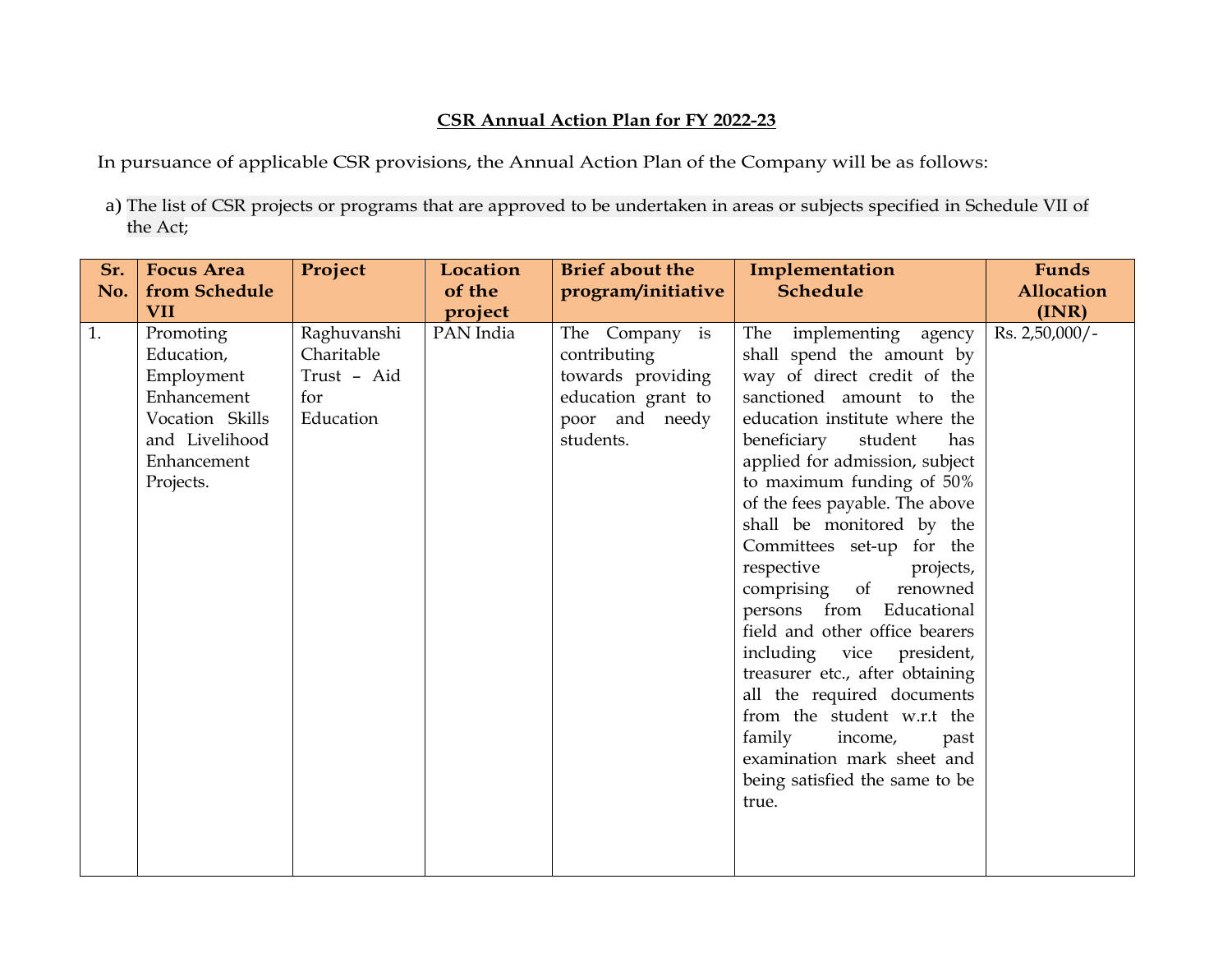| 2. | Promoting                      | Raghuvanshi | PAN India | The Company is                            | The implementing agency       | Rs. 2,50,000/- |  |
|----|--------------------------------|-------------|-----------|-------------------------------------------|-------------------------------|----------------|--|
|    | Healthcare                     | Charitable  |           | shall spend the amount by<br>contributing |                               |                |  |
|    | including                      | Trust-Aid   |           | towards providing                         | way of direct credit of the   |                |  |
|    | Preventive                     | for Medical |           | medical grant to                          | sanctioned amount to the      |                |  |
|    | Healthcare and                 | Purposes    |           | the needy and to                          | respective medical centre /   |                |  |
|    | Sanitation.                    |             |           | people below the                          | hospital where the            |                |  |
|    |                                |             |           | poverty line.                             | beneficiary patient is        |                |  |
|    |                                |             |           |                                           | proposed to be admitted,      |                |  |
|    |                                |             |           |                                           | subject to maximum funding    |                |  |
|    |                                |             |           |                                           | of 50% of the hospital fees   |                |  |
|    |                                |             |           |                                           | payable. The above shall be   |                |  |
|    |                                |             |           |                                           | monitored by the              |                |  |
|    |                                |             |           |                                           | Committees of doctors, set-   |                |  |
|    |                                |             |           |                                           | up for the respective         |                |  |
|    |                                |             |           |                                           | projects, after obtaining all |                |  |
|    |                                |             |           |                                           | the required documents        |                |  |
|    |                                |             |           |                                           | from the person w.r.t the     |                |  |
|    |                                |             |           |                                           | family income, past doctor's  |                |  |
|    |                                |             |           |                                           | reports and being satisfied   |                |  |
|    |                                |             |           |                                           | the same to be true.          |                |  |
|    |                                |             |           |                                           |                               |                |  |
|    |                                |             |           |                                           |                               |                |  |
|    | <b>TOTAL</b><br>Rs. 5,00,000/- |             |           |                                           |                               |                |  |
|    |                                |             |           |                                           |                               |                |  |

- 1. The Board of Directors has decided to allocate whole CSR Budget in projects that can be undertaken by any eligible trust/society or directly by the company.
- 2. If Company receives any suitable proposal which fulfills the Criteria mentioned in CSR Policy & applicable provisions, then such proposal may be considered by the Board on recommendation of CSR Committee.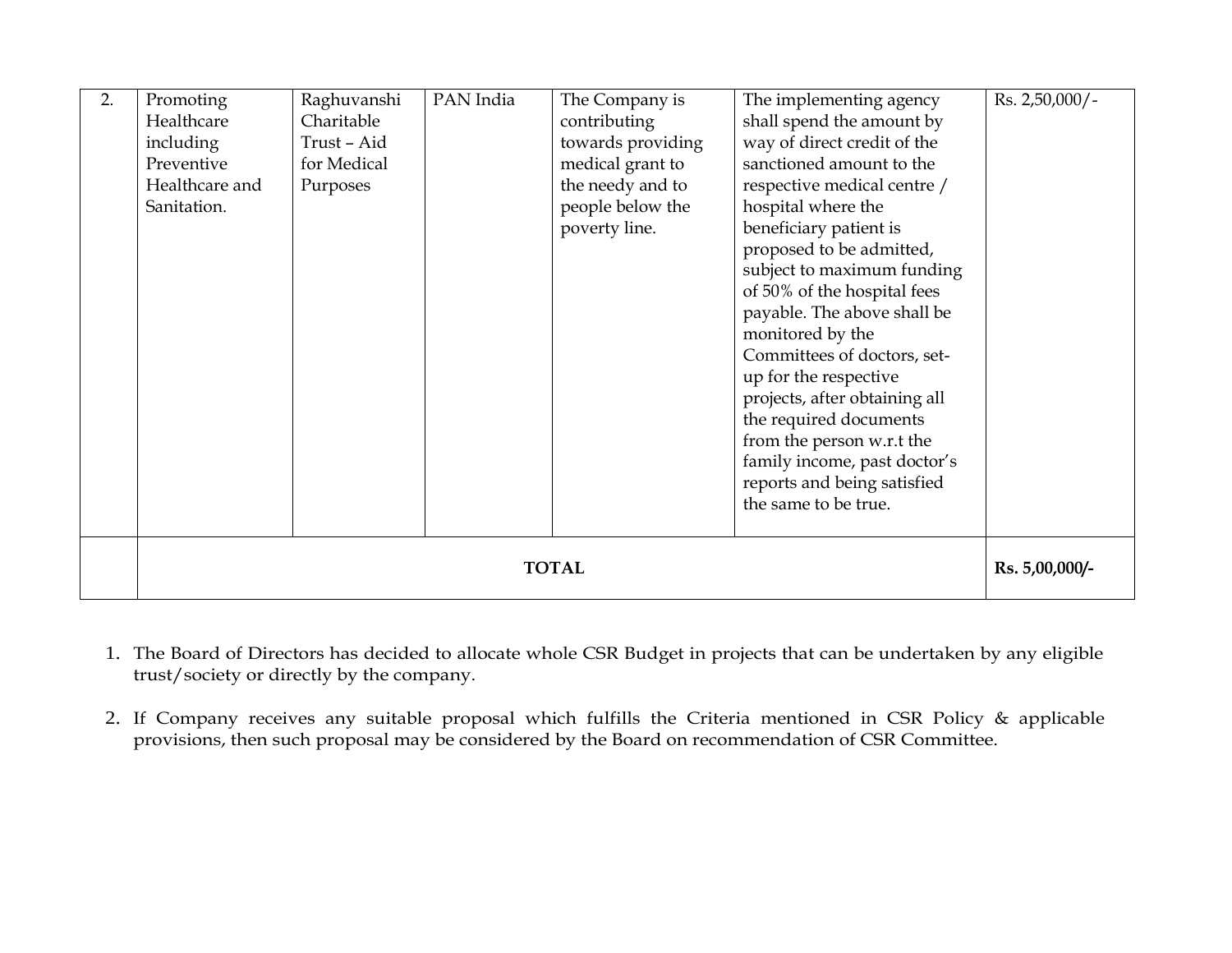b) The manner of execution of such projects or programs as specified in sub-rule (1) of rule 4;

| Project              | <b>Mode of</b><br>Implementation                                             | Form CSR-1<br>Registration | <b>Type of Registration</b>                                                                                                                        | Execution and Implementation<br>Methodology                                                                                                                                      |
|----------------------|------------------------------------------------------------------------------|----------------------------|----------------------------------------------------------------------------------------------------------------------------------------------------|----------------------------------------------------------------------------------------------------------------------------------------------------------------------------------|
| <b>Education Aid</b> | Through<br>Implementing<br>Agency namely,<br>Raghuvanshi<br>Charitable Trust | No.<br>CSR00028587         | Registered Public Trust with<br>Section 12A and Section 80G<br>registrations under the Income<br>Tax Act, 1961, for undertaking<br>CSR activities. | The Company is undertaking the<br>above mentioned project through<br>Raghuvanshi Charitable Trust, as<br>mentioned in Rule 4(1) of<br>the Companies (CSR Policy) Rules,<br>2014. |
|                      |                                                                              |                            |                                                                                                                                                    | The CSR amount shall be used for<br>providing educational aid to needy<br>students.                                                                                              |
| Medical Aid          | Through<br>Implementing<br>Agency namely,<br>Raghuvanshi<br>Charitable Trust | CSR00028587                | Registered Public Trust with<br>Section 12A and Section 80G<br>registrations under the Income<br>Tax Act, 1961, for undertaking<br>CSR activities. | The Company is undertaking the<br>above mentioned project through<br>Raghuvanshi Charitable Trust, as<br>mentioned in Rule 4(1) of<br>the Companies (CSR Policy) Rules,<br>2014. |
|                      |                                                                              |                            |                                                                                                                                                    | The CSR amount shall be used for<br>providing medical aid to needy<br>patients.                                                                                                  |

- c) The modalities of utilization of funds and implementation schedules for the projects or programs:
	- 1. The CSR budget will be fixed in accordance with the provisions of the Act, Rules and the Guidelines.
	- 2. The budget will not be less than 2% of the average net profits of the company during the three immediately preceding financial years.
	- 3. The CSR budget will be spent on CSR activities which will be approved by the Board on the recommendation of the CSR Committee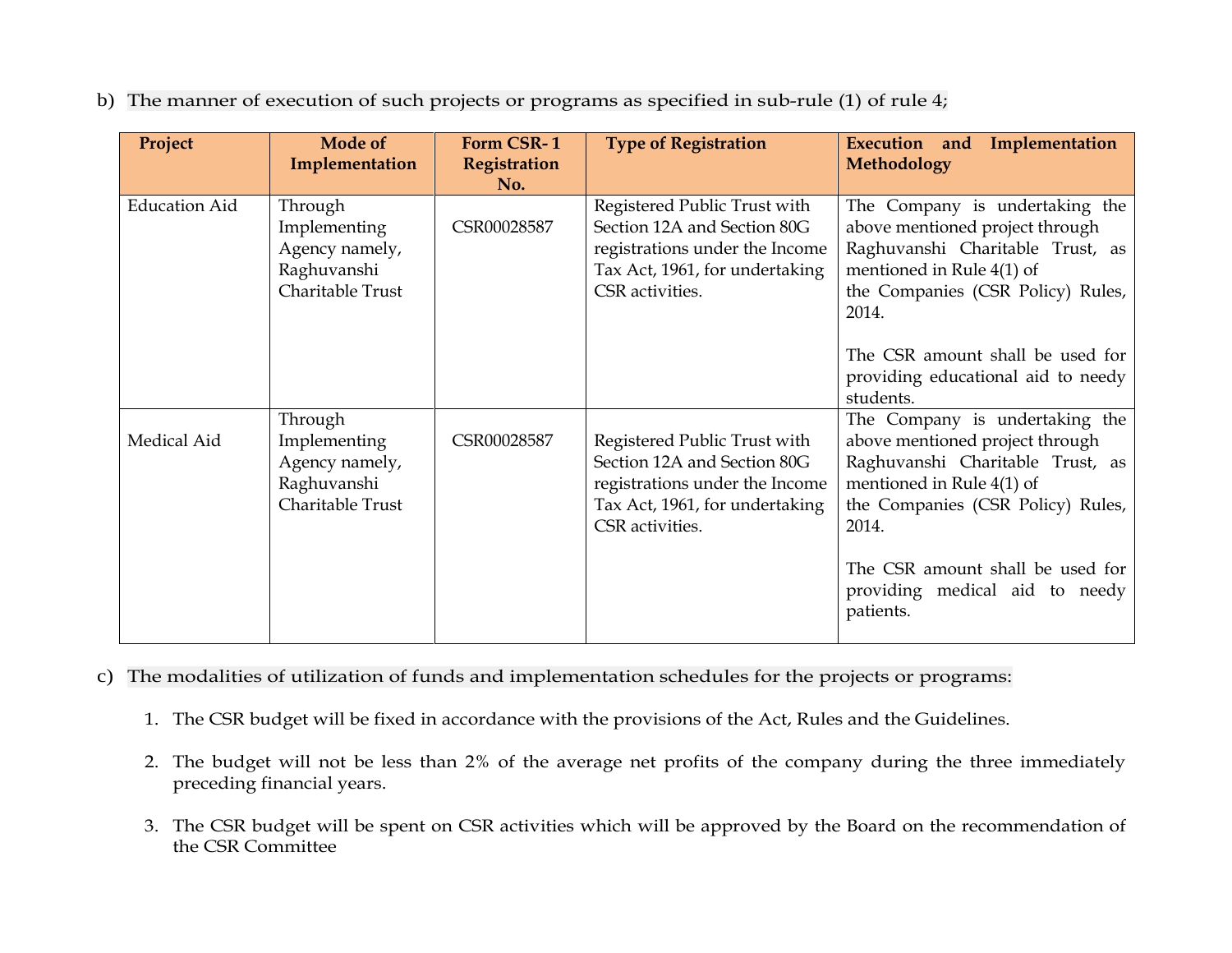- 4. For certain projects reimbursement model may be followed. The funds will be disbursed after a financial assessment of the expenses incurred. For the remaining projects, the funds will be directly disbursed to beneficiaries/partners.
- 5. Fund will be disbursed in phase/tranche wise depending on the nature of the project. On the basis of the expenses incurred & the submission of the relevant supporting of the expenses, i.e. bills, receipts, invoices, bank statements, etc. respective amount will be disbursed at different intervals-quarterly & half-yearly or as may be specified in the MoU between the Company and Implementation Agency.
- 6. Company's CSR team, set up internally, will collect all the set deliverables, as may be specified in the MoU, from the implementation partners.
- d) Monitoring and reporting mechanism for the projects or programs;

The Monitoring Mechanism of each project will differ on the basis of the nature of the project. All projects will be mapped according to their pre-set objectives and key milestones will be indicated across the programs lifecycle. Continuous monitoring of projects will be conducted through relevant stakeholder engagements in the form of meetings, documentations, site visits and dashboard reports at regular intervals. Detailed reporting for each project will be used to drive periodic governance routines for the Board through its CSR Committee

- 1. The CSR team along with partner organization shall carry out the monitoring of CSR activities at different intervals through field visits, monthly calls, reporting, cross reference communication with stakeholders etc.
- 2. For the purpose of proper monitoring of the CSR projects, each project shall include well-defined timeline  $\&$ parameters.
- 3. Utilization Certificate with a statement of expenditure duly certified by the Management of Implementation Agency or an Independent Practicing Chartered Accountant/Authorized Auditor will be submitted by the Organization/ Institution to whom CSR fund is allocated.
- 4. Reporting & Documentation:
	- a. Project documentation:

Reports like monthly report/ quarterly report/ half-yearly report/ annual report/closure report, or case studies or progress report etc. will be collected by the CSR team.